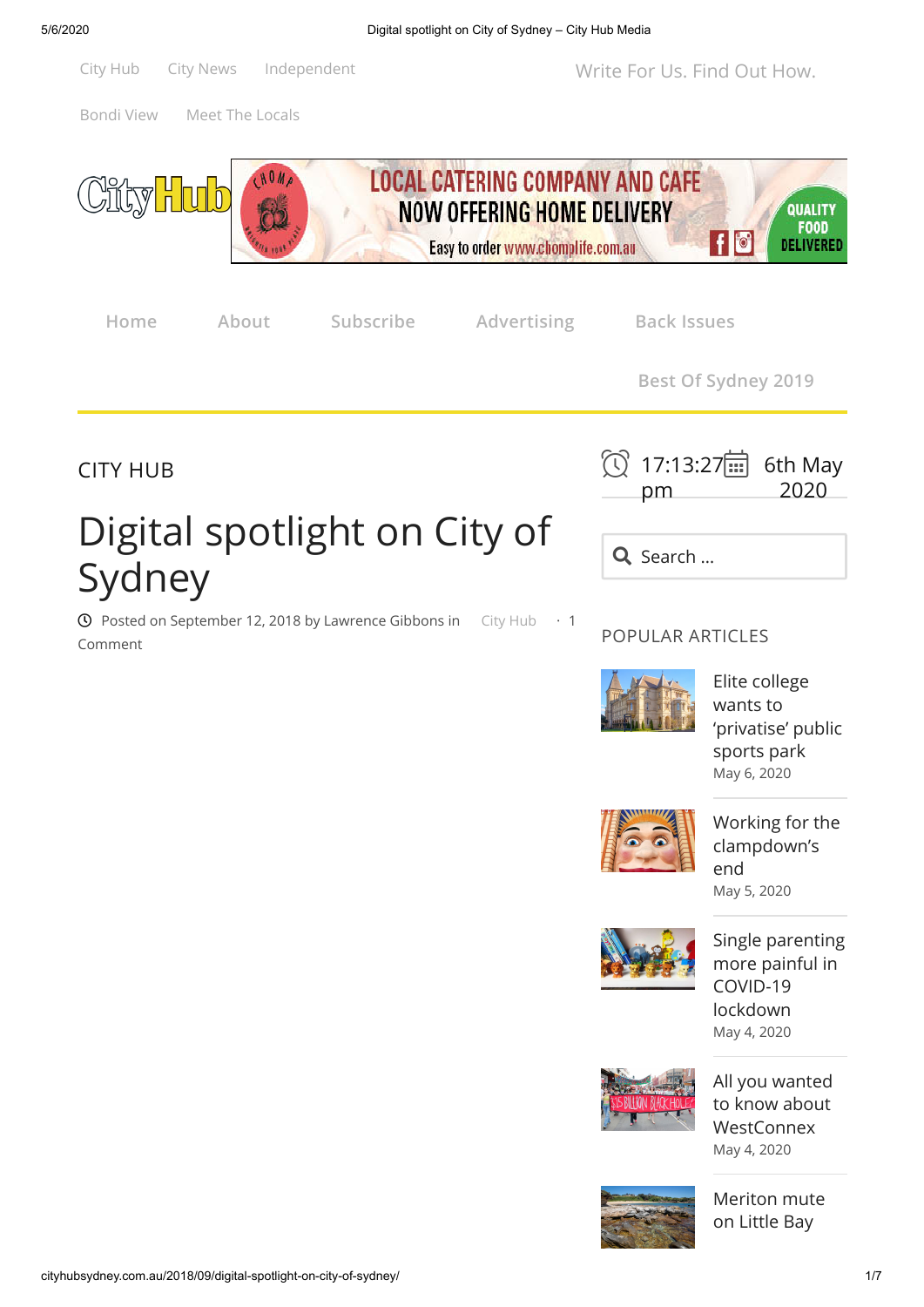

*Councillor Craig Chung gets transparency out of City of Sydney. Photo: Vanessa Lim*

|  | $\left  \begin{array}{c} \bullet \end{array} \right $ Share $\left  \begin{array}{c} \bullet \end{array} \right $ Share $\left  \begin{array}{c} \bullet \end{array} \right $ Share $\left  \begin{array}{c} \bullet \end{array} \right $ |  |
|--|-------------------------------------------------------------------------------------------------------------------------------------------------------------------------------------------------------------------------------------------|--|
|  | $\bigoplus$ Share                                                                                                                                                                                                                         |  |

#### By Vanessa Lim

Access to live recordings from the City of Sydney Council meetings will soon be at the tips of your fingers.

Live streaming of public Council meetings is now required by NSW Law, dragging a reluctant City of Sydney in its wake.

[high-rise](http://cityhubsydney.com.au/2020/05/meriton-mute-on-little-bay-high-rise-scheme/) scheme [May 2, 2020](http://cityhubsydney.com.au/2020/05/meriton-mute-on-little-bay-high-rise-scheme/)

# Get The Latest CIty Hub News

### Enter Your Email Addr

Subscribe

## POPULAR TAGS

| alec smart alex greenwich |  |  |  |  |
|---------------------------|--|--|--|--|
| angela vithoulkas balmain |  |  |  |  |
| bar bar fly               |  |  |  |  |
| best of sydney bondi      |  |  |  |  |
| Carriageworks CD Review   |  |  |  |  |
| city of sydney            |  |  |  |  |
| city of sydney council    |  |  |  |  |
| clover moore cocktails    |  |  |  |  |
| Comedy COVID-19           |  |  |  |  |
| darcy byrne Film          |  |  |  |  |
| food news                 |  |  |  |  |
| gladys berejiklian Greens |  |  |  |  |
| Inner West Council        |  |  |  |  |
| jamie parker jenny leong  |  |  |  |  |
| John Moyle Kings Cross    |  |  |  |  |
| leichhardt council        |  |  |  |  |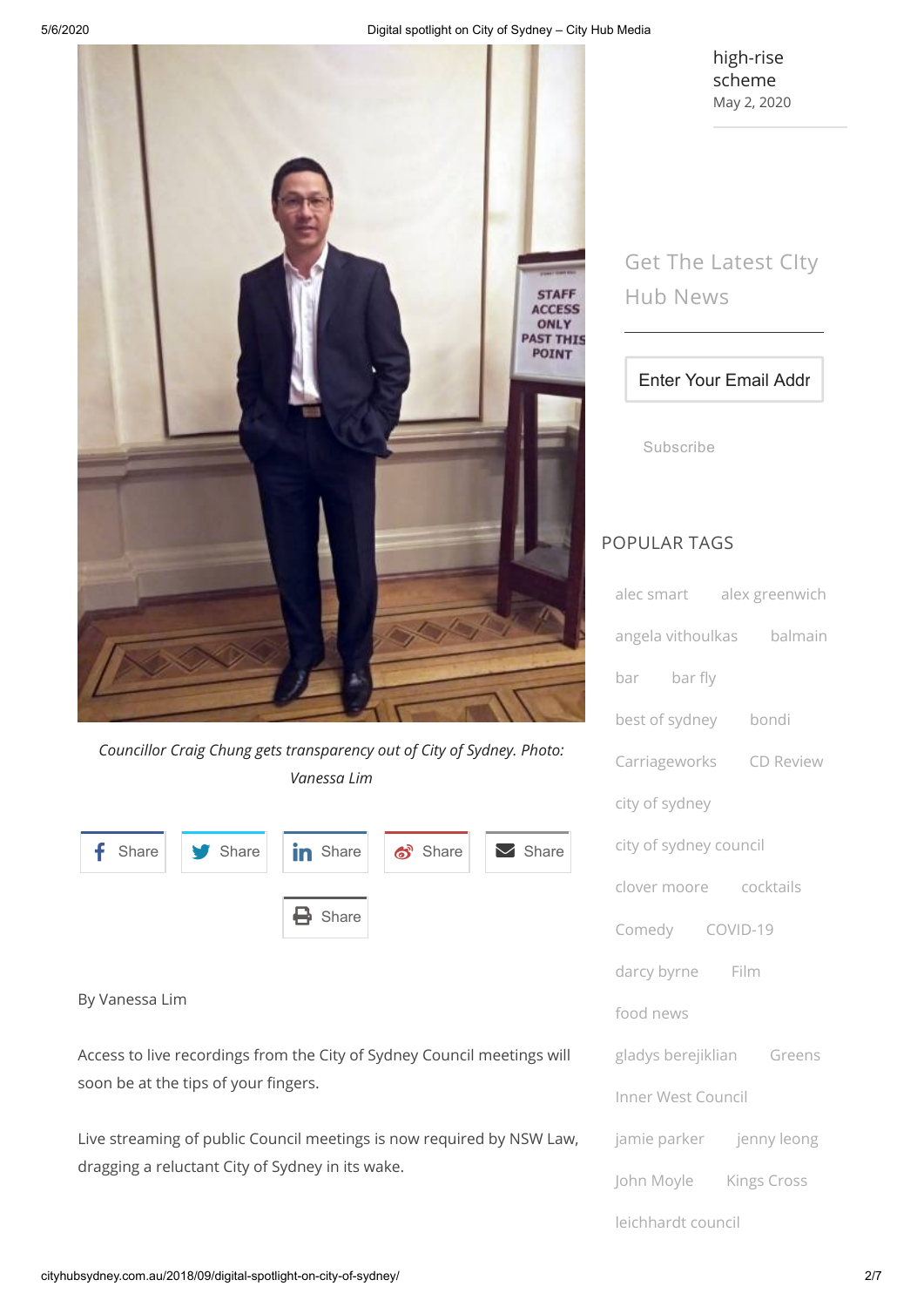#### 5/6/2020 Digital spotlight on City of Sydney – City Hub Media

The City of Sydney's meetings will "go live" from October, and they will not only be available to watch live, but also be accessible after the meeting has ended.

Liberal Councillor Craig Chung has been a vocal advocate for live streaming of the meetings.

"I have been pressing for more transparency at the City of Sydney Council since elected in 2016," Cr Chung said.

"I have moved motions on at least 10 occasions to introduce live streaming of Council meetings.

"All have been rejected by the Clover Moore Party."

With 28 councils in New South Wales already live streaming their public meetings, the City of Sydney has been a late adopter of the technology.

A spokesperson from the City of Sydney said "At present the City of Sydney's Code of Meeting Practice does not permit the video recording or broadcasting of Council and Committee meetings".

"City Council meeting minutes are currently recorded by minute takers in hand written notes."

But handwritten notes are not enough to satisfy Sydney locals like Andrew Woodhouse.

When asked for his feelings about Lord Mayor Clover Moore's assertion there is little public interest in live streaming council meetings, Mr Woodhouse said "She's out of touch, and we should at least trial it for 24 months".

"I believe that live streaming is necessary for openness, transparency and accountability to make council responsible to ratepayers," Mr Woodhouse said.

Mr Woodhouse's statement validates Cr Chung's effort in arguing for live streaming for the past 2 years.

Cr Chung said "The City of Sydney is far behind the rest of the country, and the world, when it comes to live streaming…some councils have broadcast their meetings since the 1980s".

[movie review](http://cityhubsydney.com.au/tag/movie-review/) [Music](http://cityhubsydney.com.au/tag/music/) [Naked City](http://cityhubsydney.com.au/tag/naked-city-2/) [Newtown](http://cityhubsydney.com.au/tag/newtown/) [NSW government](http://cityhubsydney.com.au/tag/nsw-government/) [opinion](http://cityhubsydney.com.au/tag/opinion/) [review](http://cityhubsydney.com.au/tag/review/) [Sally Betts](http://cityhubsydney.com.au/tag/sally-betts/) [satire](http://cityhubsydney.com.au/tag/satire/) [Sydney](http://cityhubsydney.com.au/tag/sydney/) [Sydney Opera House](http://cityhubsydney.com.au/tag/sydney-opera-house/) [sydney theatre company](http://cityhubsydney.com.au/tag/sydney-theatre-company/) [Waverley Council](http://cityhubsydney.com.au/tag/waverley-council/) [wendy bacon](http://cityhubsydney.com.au/tag/wendy-bacon/) [westconnex](http://cityhubsydney.com.au/tag/westconnex/) [Wine](http://cityhubsydney.com.au/tag/wine/)

[linda scott](http://cityhubsydney.com.au/tag/linda-scott/) [Marrickville](http://cityhubsydney.com.au/tag/marrickville/)



Todays Weather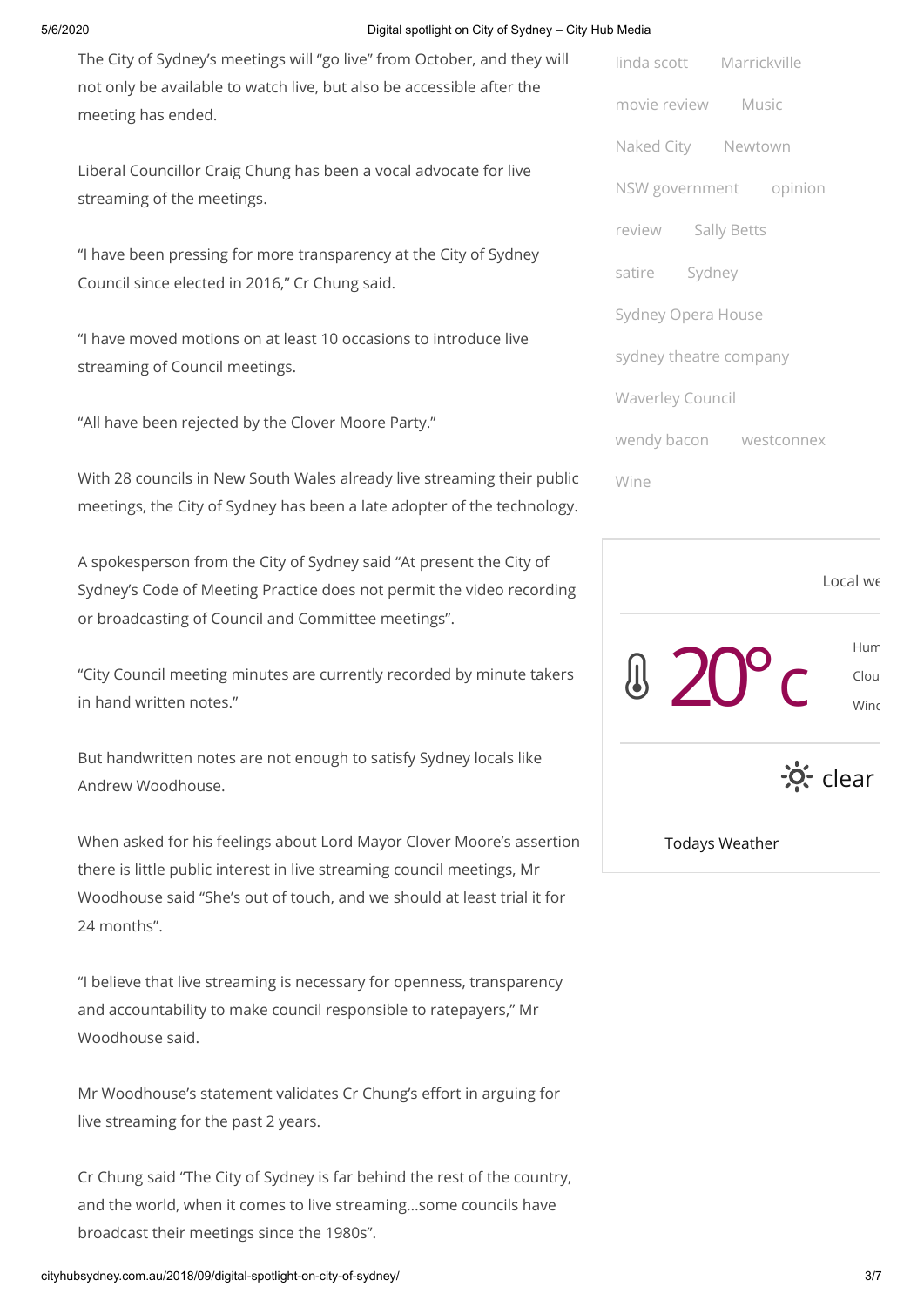When Cr Chung was asked about the benefits of live streaming meetings he said "The positive impact is that councillor's behaviour will be on show to the world and they will need to be accountable for the way they vote and the way they behave".

The experience of sitting in live council meetings for the public isn't always a good one, especially for the faint of heart.

Talk of councillors behaving badly during meetings isn't new, and observer Mr Woodhouse says he knows all too well why meeting participants might not want to be under scrutiny.

When asked about potential behaviour changes from councillors, Mr Woodhouse said "They'd behave more professionally and show a bit more decorum, some of the meetings I've attended have been like a rowdy school yard fight".

Even without the expected improvement in councillors' language, Mr Woodhouse said he believed the public, the staff and the council could benefit from live streaming meetings and that Council public transparency should be priority for locals.

The Monday 2pm start of council meetings often isn't a convenient time for potential observers, who may be busy with children, work or other activities.

Providing a record of the council meeting for members of the public to access in their own time could advantage rate payers who aren't able to watch meetings in person or live.

Cr Chung claimed there would be very few downsides to live streaming.

"There are some minor issues to do with privacy and ensuring that all those present at a Council meeting are aware that it is live streamed and will be broadcast," he said.

The Councillor said the problem would be easily fixed by notifying the crowd in advance that meetings would be broadcast, and that the amount of money needed to live stream was compensated by the benefits that the public would reap from live streams.

Central Coast Council has paid a one-off fee of \$3000 to set up its live streams.